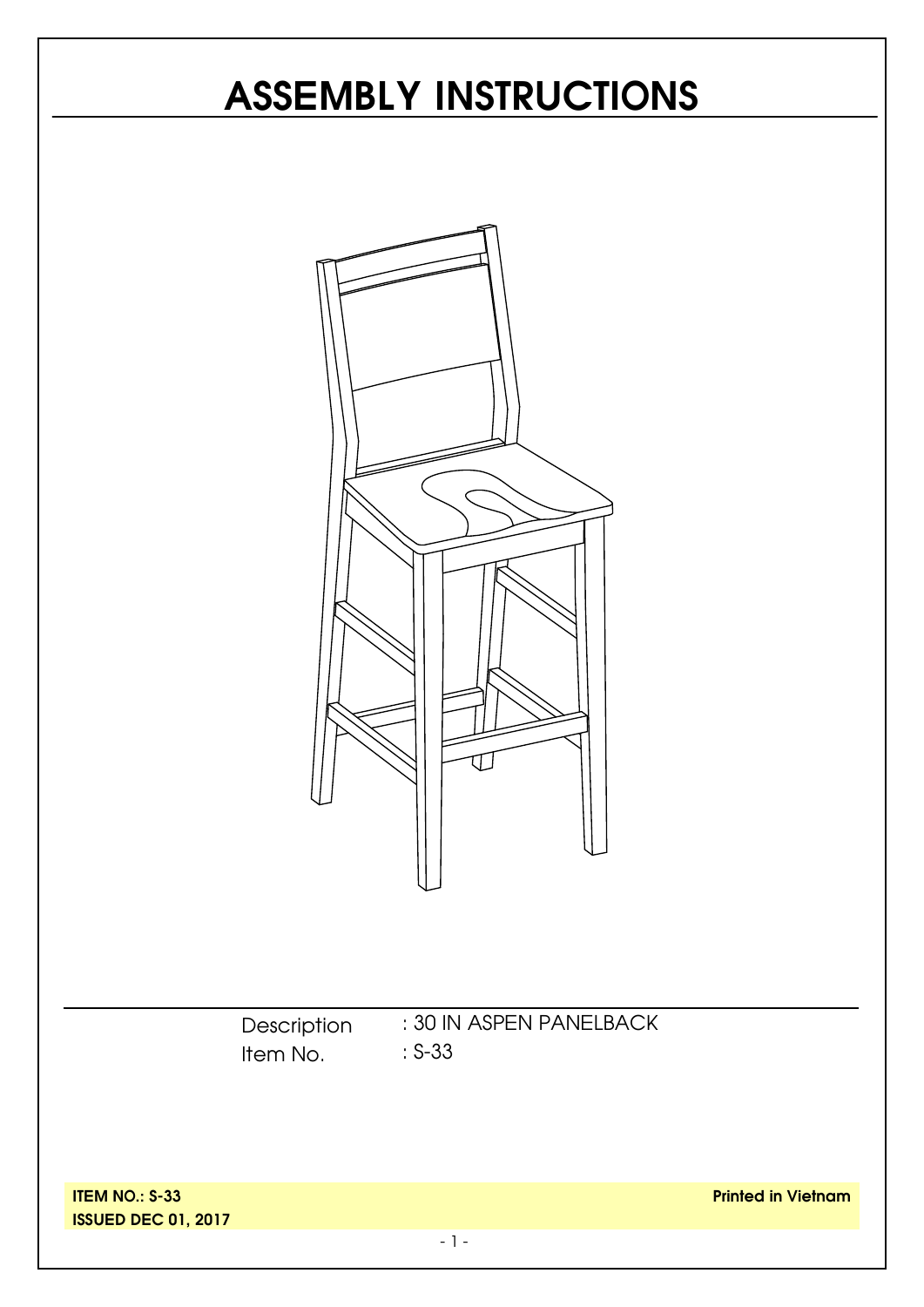#### **BEFORE ASSEMBLY**

Thank you for purchasing this quality product. This product has been designed for easy assembly and constructed for durability. All parts were checked prior to packaging to insure quality. Prior to beginning assembly, however, make sure all parts and hardware are included and free of obvious defect. If a part is missing or defective, please contact the store where purchased. If hardware is missing, or you need help with assembly, please call toll free 888-944-8396.

#### **IMPORTANT NOTE:**

- Place all wooden parts on a clean and smooth surface such as a rug or carpet to avoid the parts from being scratched.
- Remove all wrapping material, including staples & packing straps before you start to assemble.
- DO NOT tighten all screws and bolts until completely assembled.
- Keep all hardware parts out of reach of children.



**Printed in Vietnam**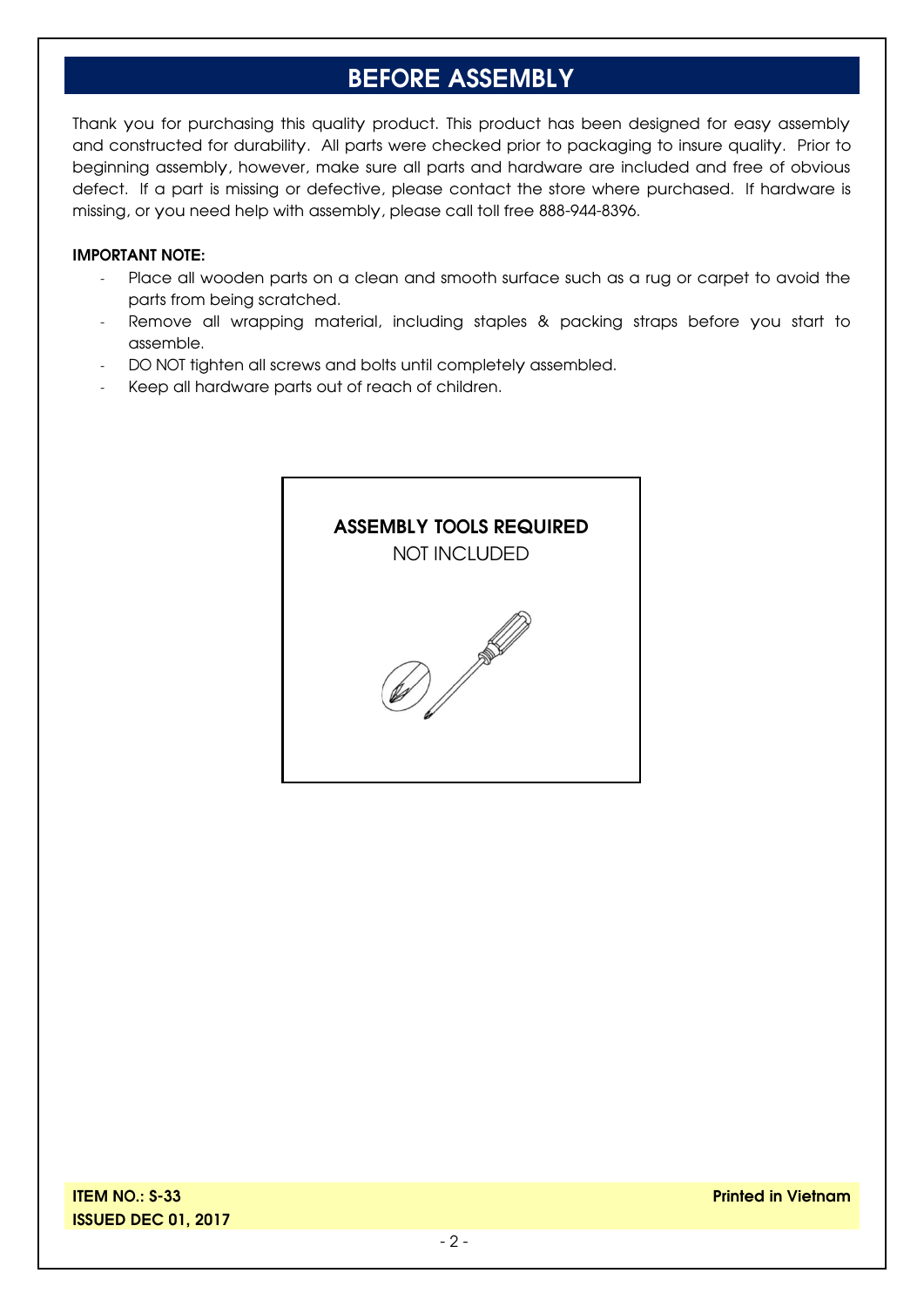#### **PART LIST**

When unpacking, please be careful not to discard any parts with the packaging. Before continuing, please make sure you have the following parts:

| <b>NO</b>   | Description                          | Qty            | Sketch | NO | Description                          | Qty            | Sketch              |
|-------------|--------------------------------------|----------------|--------|----|--------------------------------------|----------------|---------------------|
| A           | Chair back                           | -1             |        | B  | Seat Frame                           | 1              | l® oo<br>$\bullet$  |
| $\mathbf C$ | Chair Seat                           | 1              |        | D  | Front Leg<br>$(L-R)$                 | $\overline{2}$ | $\bullet$<br>ಕ<br>៑ |
| Е           | Side Stretcher<br>$(L-R)$<br>(Lower) | $\sqrt{2}$     |        | F  | Side Stretcher<br>$(L-R)$<br>(Upper) | $\sqrt{2}$     |                     |
| G           | Front Stretcher                      | $\overline{1}$ |        |    |                                      |                |                     |

### **HARDWARE LIST**

When unpacking, please be careful not to discard any parts with the packaging. Before continuing, please make sure you have all of the following hardware:

| <b>NO</b>                                                                        | <b>Description</b>                                 | Qty | <b>Sketch</b>    | <b>NO</b>    | <b>Description</b>                        | Qty          | <b>Sketch</b>  |
|----------------------------------------------------------------------------------|----------------------------------------------------|-----|------------------|--------------|-------------------------------------------|--------------|----------------|
|                                                                                  | Short Bolt<br>(M6 x 40mm)                          | 3   | <b>CONTROL</b>   | $\mathbf{2}$ | Medium Bolt<br>$(M6 \times 60 \text{mm})$ | 4            | <b>CONTROL</b> |
| 3                                                                                | Long Bolt<br>(M6 x 80mm)                           | 4   | <b>CONTINUES</b> | 4            | Long Screw<br>$(M4 \times 50 \text{mm})$  | 10           |                |
| 5                                                                                | <b>Short Screw</b><br>(M4 x 35mm)                  | 4   |                  | 6            | Lock Washer<br>$(\Phi6.5 \times 11)$ mm)  | 11           |                |
| $\overline{7}$                                                                   | <b>Flat Washer</b><br>$(46.5 \times 19 \text{mm})$ | 11  |                  | 8            | Allen Key<br>(M4 x 30mm x 110mm)          | $\mathbf{I}$ |                |
| <b>ITEM NO.: S-33</b><br><b>Printed in Vietnam</b><br><b>ISSUED DEC 01, 2017</b> |                                                    |     |                  |              |                                           |              |                |

- 3 -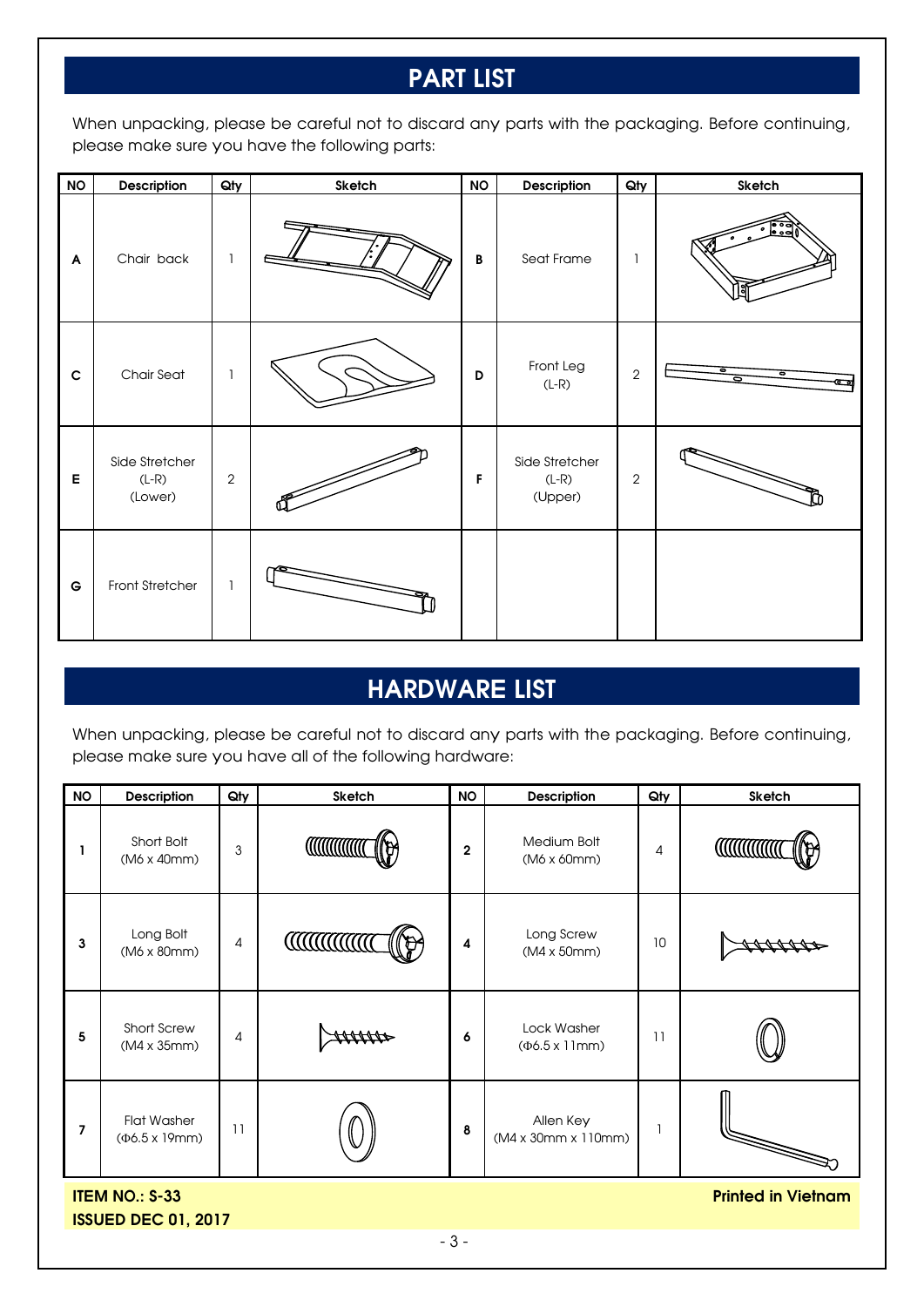#### **STEP 1**

Attach seat frame (B) to the back (A) with bolts (3) and (1), and washers (6) and (7), as shown below. Tighten with Allen key (8).

Note: DO NOT tighten any of the bolts, until the stool is assembled, then put on a flat level surface to make sure the stool is level and then tighten the bolts.



#### **STEP 2**

Attach front legs (D) to the seat frame with bolts (2), and washers (6) and (7) as shown below. Tighten with Allen key (8).

Attach front stretcher (G) between front legs, and then attach side stretchers (E) and (F) to front and back legs with screws (4) as shown below. Tighten with a screwdriver.



**Printed in Vietnam**